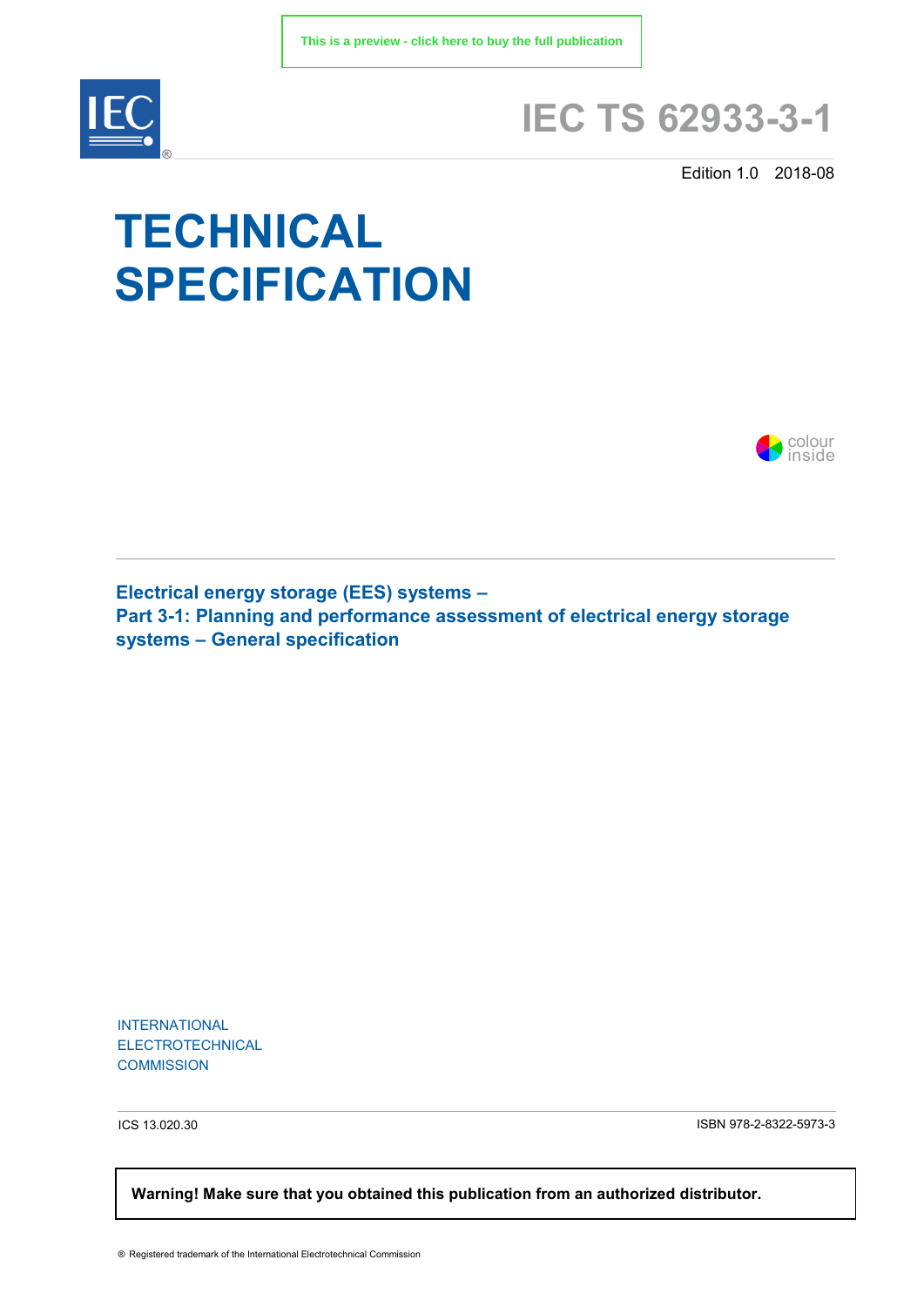$-2-$ 

#### IEC TS 62933-3-1:2018 © IEC 2018

### CONTENTS

| 1              |       |  |
|----------------|-------|--|
| 2              |       |  |
| 3              |       |  |
|                | 3.1   |  |
|                | 3.2   |  |
| $\overline{4}$ |       |  |
|                | 4.1   |  |
|                | 4.2   |  |
|                | 4.2.1 |  |
|                | 4.2.2 |  |
|                | 4.2.3 |  |
|                | 4.2.4 |  |
| 5              |       |  |
|                | 5.1   |  |
|                | 5.2   |  |
|                | 5.2.1 |  |
|                | 5.2.2 |  |
|                | 5.2.3 |  |
|                | 5.2.4 |  |
|                | 5.3   |  |
|                | 5.3.1 |  |
|                | 5.3.2 |  |
|                | 5.4   |  |
|                | 5.4.1 |  |
|                | 5.4.2 |  |
|                | 5.4.3 |  |
|                | 5.4.4 |  |
|                | 5.4.5 |  |
|                | 5.4.6 |  |
|                | 5.4.7 |  |
|                | 5.4.8 |  |
|                | 5.4.9 |  |
|                | 5.5   |  |
|                | 5.5.1 |  |
|                | 5.5.2 |  |
|                | 5.5.3 |  |
|                | 5.5.4 |  |
|                | 5.5.5 |  |
|                | 5.5.6 |  |
|                | 5.5.7 |  |
|                | 5.5.8 |  |
|                | 5.5.9 |  |
|                | 5.6   |  |
|                | 5.6.1 |  |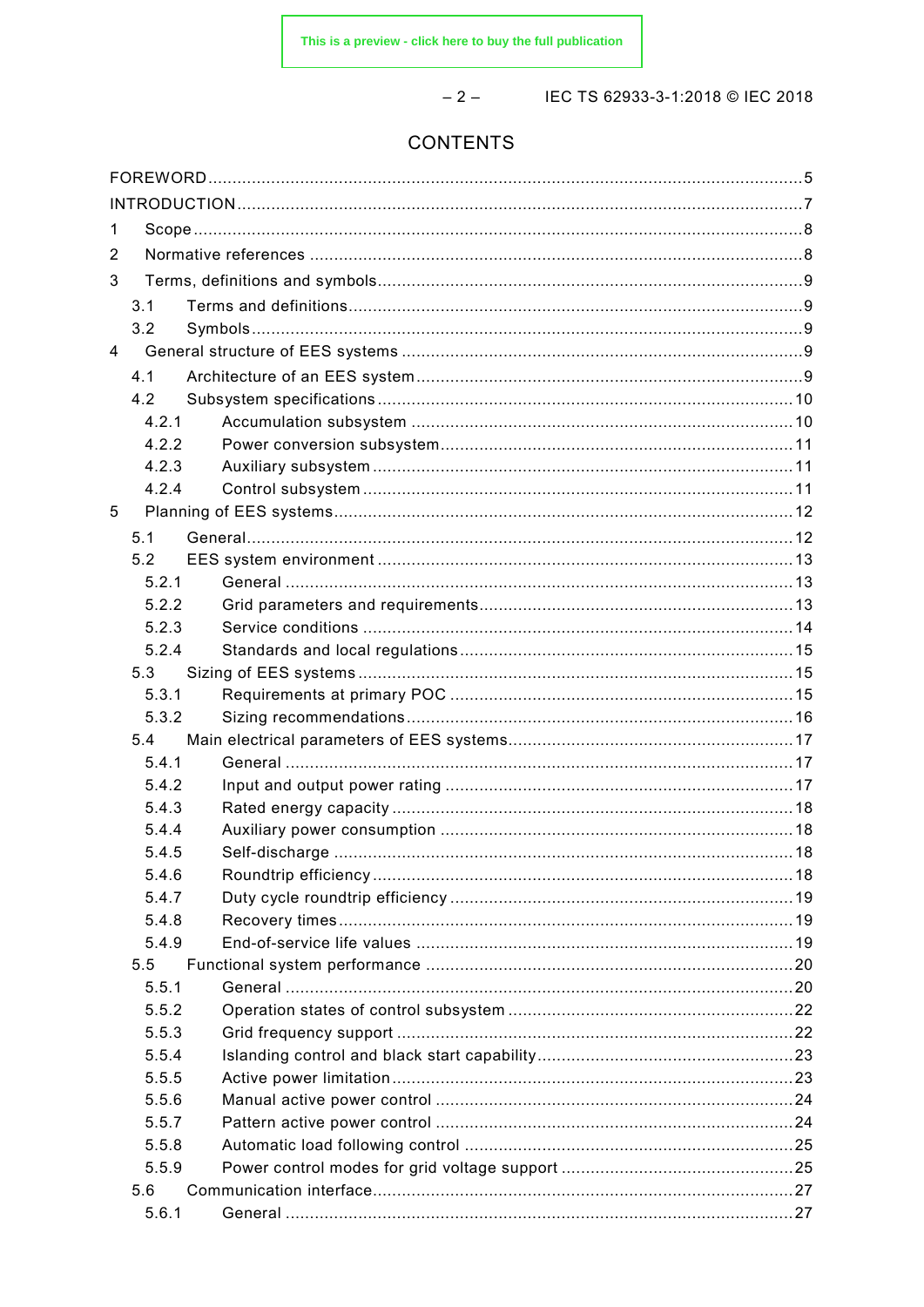IEC TS 62933-3-1:2018 © IEC 2018 – 3 –

| 5.6.2          |                                                                                                                                                    |  |  |  |  |  |  |
|----------------|----------------------------------------------------------------------------------------------------------------------------------------------------|--|--|--|--|--|--|
| 5.6.3          |                                                                                                                                                    |  |  |  |  |  |  |
| 6              |                                                                                                                                                    |  |  |  |  |  |  |
| 6.1            |                                                                                                                                                    |  |  |  |  |  |  |
| 6.2            |                                                                                                                                                    |  |  |  |  |  |  |
| 6.2.1          |                                                                                                                                                    |  |  |  |  |  |  |
| 6.2.2          |                                                                                                                                                    |  |  |  |  |  |  |
| 6.2.3          |                                                                                                                                                    |  |  |  |  |  |  |
| 6.3            |                                                                                                                                                    |  |  |  |  |  |  |
| 6.4            |                                                                                                                                                    |  |  |  |  |  |  |
|                |                                                                                                                                                    |  |  |  |  |  |  |
| A.1            |                                                                                                                                                    |  |  |  |  |  |  |
| A.1.1          |                                                                                                                                                    |  |  |  |  |  |  |
| A.1.2          | Example of an EES system for primary frequency control 38                                                                                          |  |  |  |  |  |  |
| A.1.3          | Example of an EES system for secondary frequency control39                                                                                         |  |  |  |  |  |  |
| A.1.4          | Example of an EES system for dynamic frequency control40                                                                                           |  |  |  |  |  |  |
| A.2            |                                                                                                                                                    |  |  |  |  |  |  |
| A.2.1          |                                                                                                                                                    |  |  |  |  |  |  |
| A.2.2          | Example of EES system for renewable (energy) firming42                                                                                             |  |  |  |  |  |  |
| A.2.3          | Example of EES system for renewable (power) smoothing43                                                                                            |  |  |  |  |  |  |
| A.3            |                                                                                                                                                    |  |  |  |  |  |  |
| A.3.1<br>A.3.2 | Example of an EES system for grid voltage support $(Q(U)$ control mode)44<br>Example of an EES system for power quality support by voltage-related |  |  |  |  |  |  |
|                |                                                                                                                                                    |  |  |  |  |  |  |
|                | Annex B (informative) Aspects to be considered with regard to EES system installation49                                                            |  |  |  |  |  |  |
| B.1            |                                                                                                                                                    |  |  |  |  |  |  |
| B.2            |                                                                                                                                                    |  |  |  |  |  |  |
| B.3            |                                                                                                                                                    |  |  |  |  |  |  |
|                |                                                                                                                                                    |  |  |  |  |  |  |
|                |                                                                                                                                                    |  |  |  |  |  |  |
|                |                                                                                                                                                    |  |  |  |  |  |  |
|                | Figure 2 – Example of classification of EES systems according to energy form11                                                                     |  |  |  |  |  |  |
|                | Figure 3 - Sample performance versus time characteristics for EES systems 19                                                                       |  |  |  |  |  |  |
|                | Figure 4 - Sample consideration to design the service life of EES systems20                                                                        |  |  |  |  |  |  |
|                |                                                                                                                                                    |  |  |  |  |  |  |
|                |                                                                                                                                                    |  |  |  |  |  |  |
|                |                                                                                                                                                    |  |  |  |  |  |  |
|                |                                                                                                                                                    |  |  |  |  |  |  |
|                |                                                                                                                                                    |  |  |  |  |  |  |
|                |                                                                                                                                                    |  |  |  |  |  |  |
|                |                                                                                                                                                    |  |  |  |  |  |  |
|                |                                                                                                                                                    |  |  |  |  |  |  |
|                | Figure 12 - EES system as an aggregation of several EES systems at the same                                                                        |  |  |  |  |  |  |
|                | Figure A.1 – Sample duty cycle for a primary frequency control application with 30-s                                                               |  |  |  |  |  |  |
|                | Figure A.2 – Sample power output for a secondary frequency control application with                                                                |  |  |  |  |  |  |
|                |                                                                                                                                                    |  |  |  |  |  |  |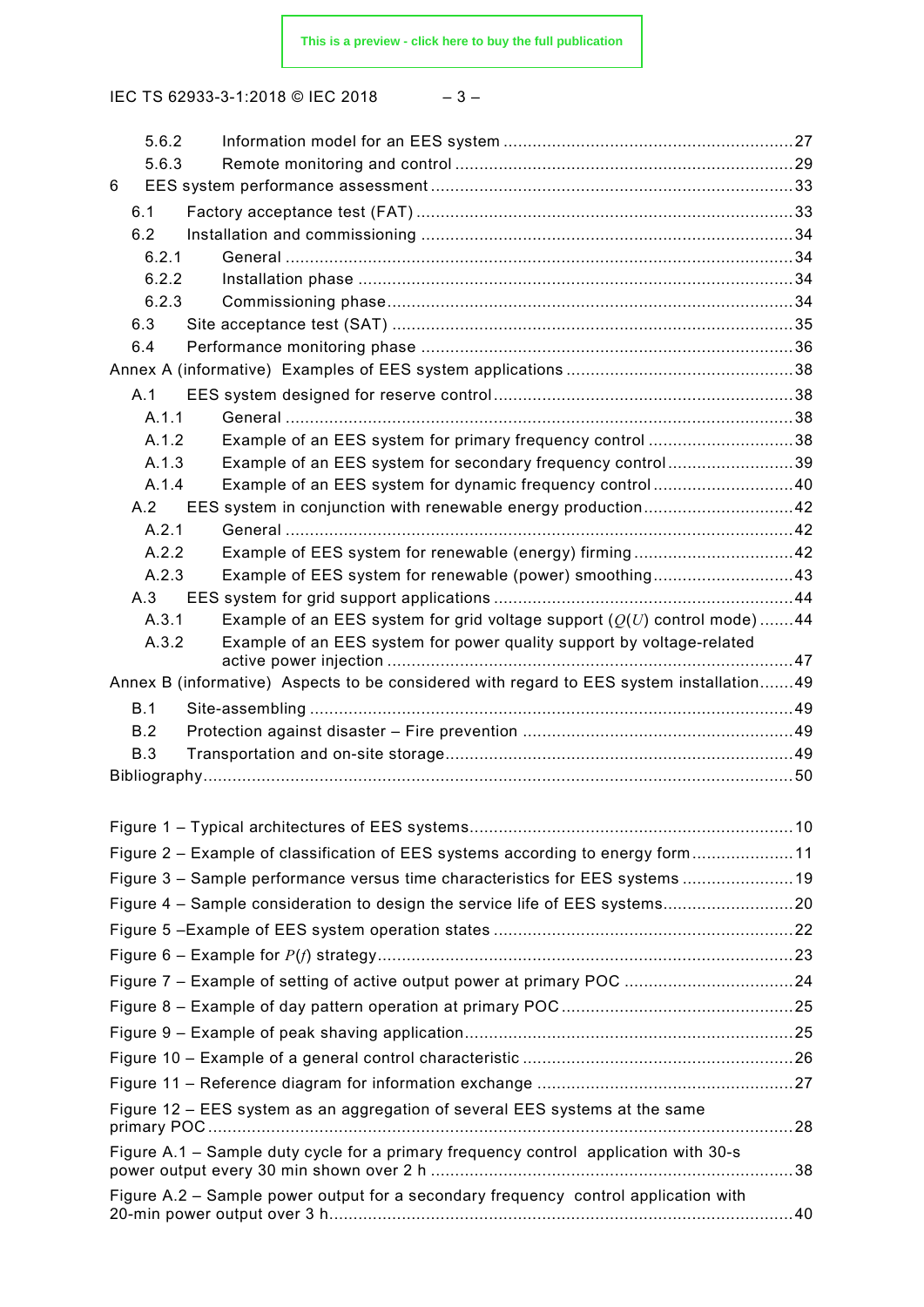#### – 4 – IEC TS 62933-3-1:2018 © IEC 2018

| Figure A.3 - Sample output power of an EES system for a dynamic frequency control           | 41   |
|---------------------------------------------------------------------------------------------|------|
| Figure A.4 – Sample output power of an EES system in a renewable (solar) energy             |      |
| Figure A.5 - Sample output power of an EES system for a renewable (solar) power             |      |
| Figure A.6 - Example of grid voltage at the POC of a photovoltaic power plant45             |      |
| Figure A.7 – Sample reactive power supply of an EES system at the POC46                     |      |
| Figure A.8 - Sample duty cycle for power quality support by voltage-related active          |      |
|                                                                                             |      |
|                                                                                             |      |
| Table 3 - Example for messages of measurement and monitoring categories versus              |      |
| Table 4 - Example of messages of an EES system information model 31                         |      |
| Table 5 - Example of items to be taken into account in the different installation phases 34 |      |
|                                                                                             |      |
|                                                                                             |      |
| Table 8 - Example of local measurements and monitoring of EES system 37                     |      |
| Table A.1 - Sample values of a duty cycle for primary frequency control for sudden          | 39   |
| Table A.2 - Sample values of recovery time for primary frequency control for sudden         | 39   |
| Table A.3 - Sample values of a duty cycle for secondary frequency control for sudden        | . 40 |
| Table A.4 - Sample values of a duty cycle for dynamic primary frequency control41           |      |
| Table A.4 - Sample values of a duty cycle for renewable (energy) firming 43                 |      |
| Table A.5 - Sample values of a duty cycle for grid voltage support by $Q(U)$ control        |      |
|                                                                                             |      |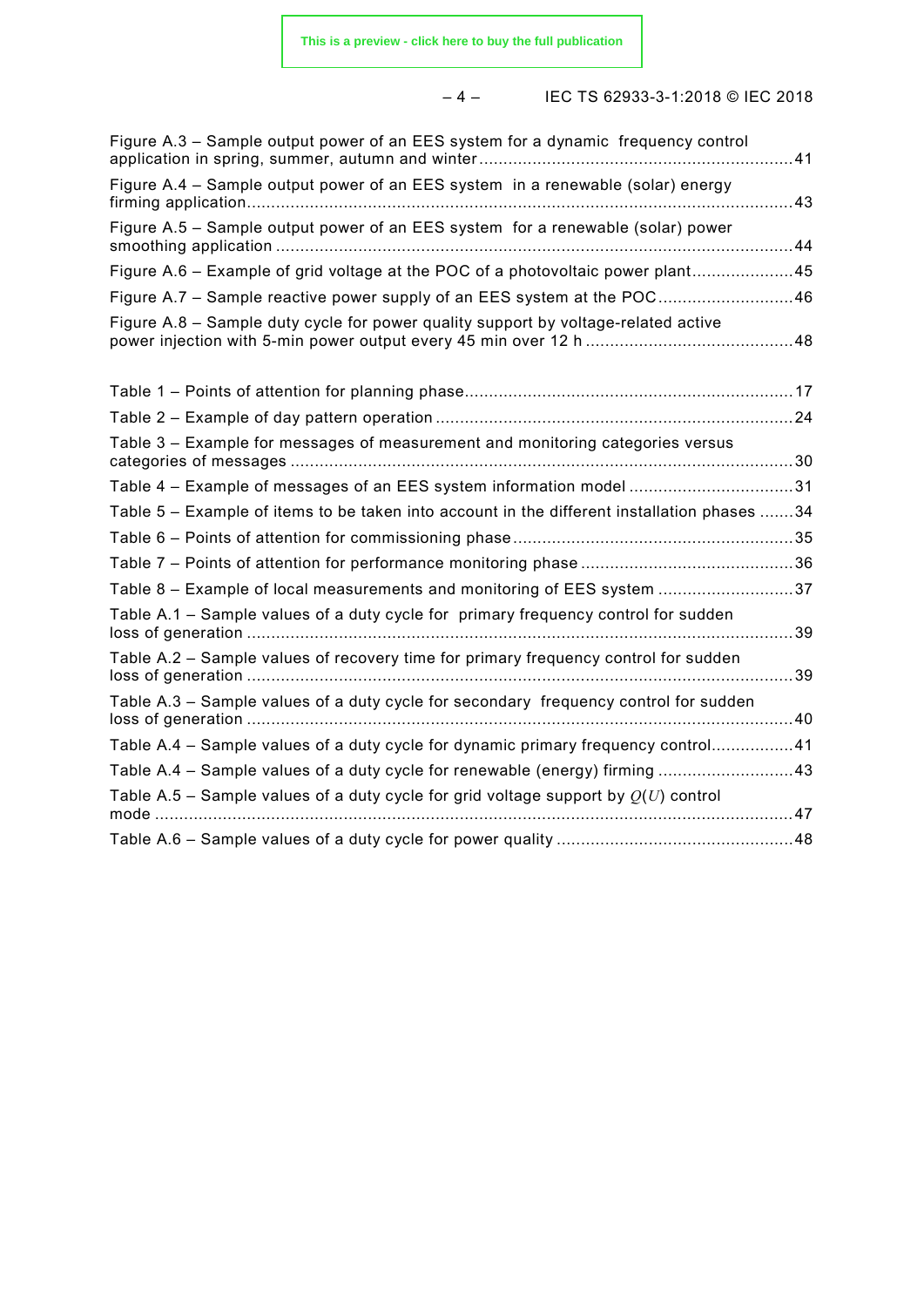IEC TS 62933-3-1:2018 © IEC 2018 – 5 –

#### INTERNATIONAL ELECTROTECHNICAL COMMISSION

#### **ELECTRICAL ENERGY STORAGE (EES) SYSTEMS –**

\_\_\_\_\_\_\_\_\_\_\_\_

#### **Part 3-1: Planning and performance assessment of electrical energy storage systems – General specification**

#### FOREWORD

- <span id="page-4-0"></span>1) The International Electrotechnical Commission (IEC) is a worldwide organization for standardization comprising all national electrotechnical committees (IEC National Committees). The object of IEC is to promote international co-operation on all questions concerning standardization in the electrical and electronic fields. To this end and in addition to other activities, IEC publishes International Standards, Technical Specifications, Technical Reports, Publicly Available Specifications (PAS) and Guides (hereafter referred to as "IEC Publication(s)"). Their preparation is entrusted to technical committees; any IEC National Committee interested in the subject dealt with may participate in this preparatory work. International, governmental and nongovernmental organizations liaising with the IEC also participate in this preparation. IEC collaborates closely with the International Organization for Standardization (ISO) in accordance with conditions determined by agreement between the two organizations.
- 2) The formal decisions or agreements of IEC on technical matters express, as nearly as possible, an international consensus of opinion on the relevant subjects since each technical committee has representation from all interested IEC National Committees.
- 3) IEC Publications have the form of recommendations for international use and are accepted by IEC National Committees in that sense. While all reasonable efforts are made to ensure that the technical content of IEC Publications is accurate, IEC cannot be held responsible for the way in which they are used or for any misinterpretation by any end user.
- 4) In order to promote international uniformity, IEC National Committees undertake to apply IEC Publications transparently to the maximum extent possible in their national and regional publications. Any divergence between any IEC Publication and the corresponding national or regional publication shall be clearly indicated in the latter.
- 5) IEC itself does not provide any attestation of conformity. Independent certification bodies provide conformity assessment services and, in some areas, access to IEC marks of conformity. IEC is not responsible for any services carried out by independent certification bodies.
- 6) All users should ensure that they have the latest edition of this publication.
- 7) No liability shall attach to IEC or its directors, employees, servants or agents including individual experts and members of its technical committees and IEC National Committees for any personal injury, property damage or other damage of any nature whatsoever, whether direct or indirect, or for costs (including legal fees) and expenses arising out of the publication, use of, or reliance upon, this IEC Publication or any other IEC Publications.
- 8) Attention is drawn to the Normative references cited in this publication. Use of the referenced publications is indispensable for the correct application of this publication.
- 9) Attention is drawn to the possibility that some of the elements of this IEC Publication may be the subject of patent rights. IEC shall not be held responsible for identifying any or all such patent rights.

The main task of IEC technical committees is to prepare International Standards. In exceptional circumstances, a technical committee may propose the publication of a technical specification when

- the required support cannot be obtained for the publication of an International Standard, despite repeated efforts, or
- the subject is still under technical development or where, for any other reason, there is the future but no immediate possibility of an agreement on an International Standard.

Technical Specification IEC 62933-3-1 has been prepared by IEC technical committee TC 120: Electrical Energy Storage (EES) Systems.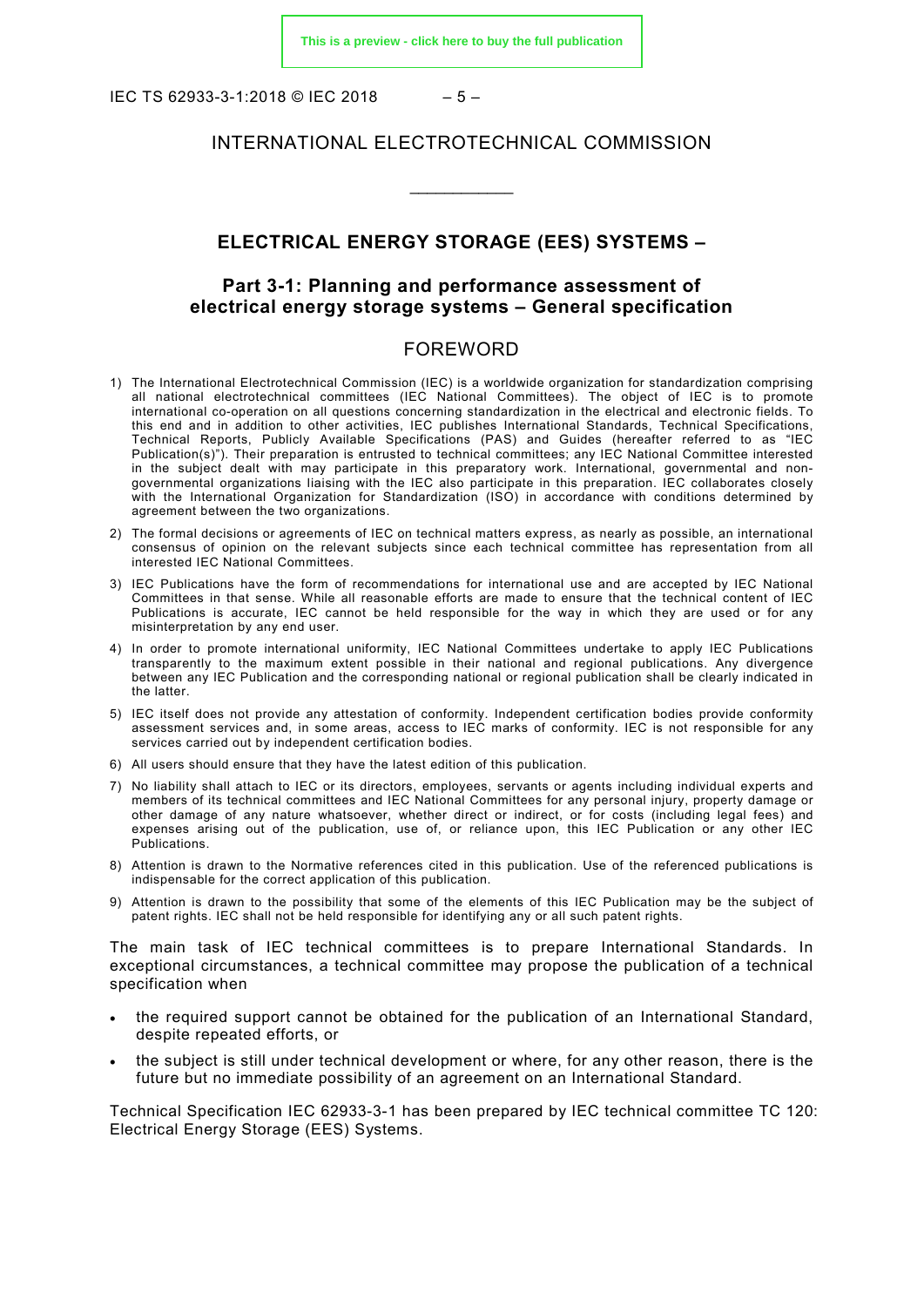– 6 – IEC TS 62933-3-1:2018 © IEC 2018

The text of this technical specification is based on the following documents:

| Enquiry draft | Report on voting |
|---------------|------------------|
| 120/118/DTS   | 120/123/RVDTS    |

Full information on the voting for the approval of this technical specification can be found in the report on voting indicated in the above table.

This document has been drafted in accordance with the ISO/IEC Directives, Part 2.

A list of all parts in the IEC 62933 series, published under the general title *Electrical energy storage (EES) systems*, can be found on the IEC website.

The committee has decided that the contents of this publication will remain unchanged until the stability date indicated on the IEC website under "http://webstore.iec.ch" in the data related to the specific publication. At this date, the publication will be

- transformed into an International standard,
- reconfirmed,
- withdrawn,
- replaced by a revised edition, or
- amended.

A bilingual version of this publication may be issued at a later date.

**IMPORTANT – The 'colour inside' logo on the cover page of this publication indicates that it contains colours which are considered to be useful for the correct understanding of its contents. Users should therefore print this document using a colour printer.**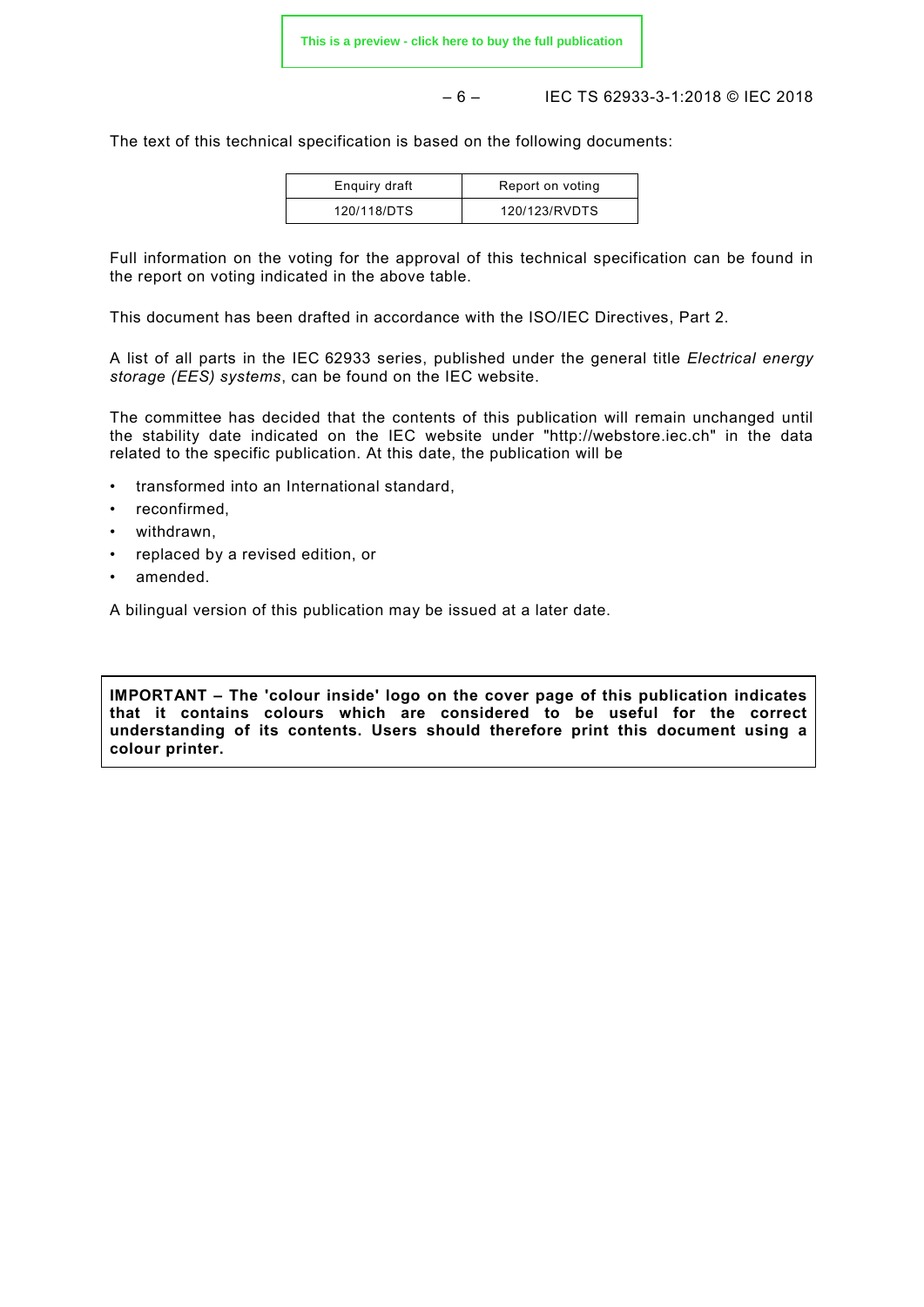<span id="page-6-0"></span>IEC TS 62933-3-1:2018 © IEC 2018 – 7 –

#### INTRODUCTION

IEC 62933-2-1 should be used as a reference when selecting testing items and their corresponding evaluation methods as well as principal parameters. Principal terms used in this document are defined in IEC 62933-1. Environmental issues are covered by IEC TS 62933-4-1. The personnel safety issues are covered by IEC TS 62933-5-1.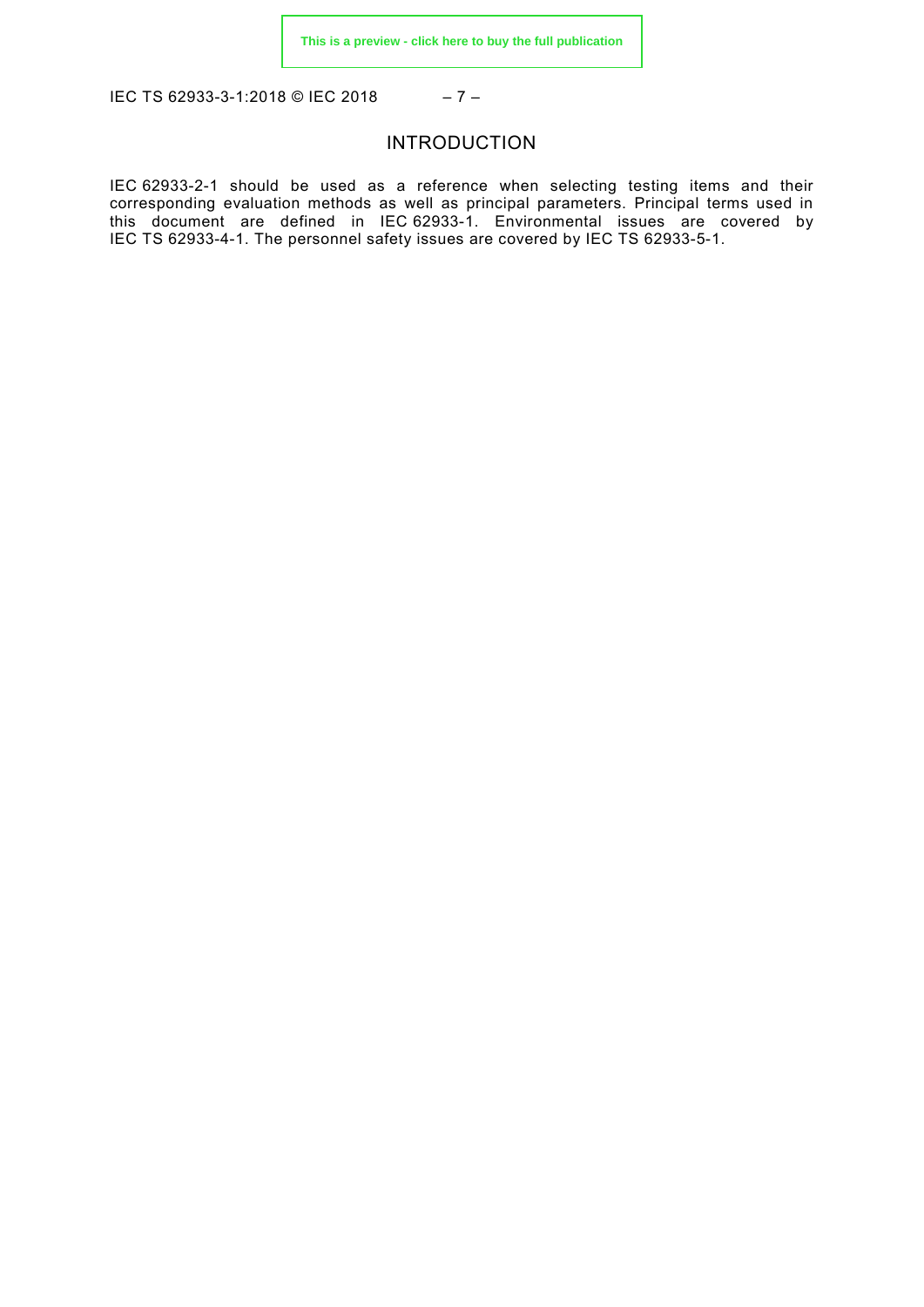– 8 – IEC TS 62933-3-1:2018 © IEC 2018

#### **ELECTRICAL ENERGY STORAGE (EES) SYSTEMS –**

#### **Part 3-1: Planning and performance assessment of electrical energy storage systems – General specification**

#### <span id="page-7-0"></span>**1 Scope**

This part of IEC 62933 is applicable to EES systems designed for grid-connected indoor or outdoor installation and operation. This document considers

- necessary functions and capabilities of EES systems
- test items and performance assessment methods for EES systems
- requirements for monitoring and acquisition of EES system operating parameters
- exchange of system information and control capabilities required

Stakeholders of this document comprise personnel involved with EES systems, which includes

- planners of electric power systems and EES systems
- owners of EES system
- operators of electric power systems and EES systems
- constructors
- suppliers of EES system and its equipment
- aggregators

Use-case-specific technical documentation, including planning and installation specific tasks such as system design, monitoring and measurement, operation and maintenance, are very important and can be found throughout this document.

NOTE This document has been written for AC grids, however parts can also apply to DC grids.

#### <span id="page-7-1"></span>**2 Normative references**

The following documents are referred to in the text in such a way that some or all of their content constitutes requirements of this document. For dated references, only the edition cited applies. For undated references, the latest edition of the referenced document (including any amendments) applies.

IEC 60721-1, *Classification of environmental conditions – Part 1: Environmental parameters and their severities*

IEC 62351 (all parts), *Power systems management and associated information exchange – Data and communications security*

IEC 62443 (all parts), *Industrial communication networks – Network and system security*

IEC 62933-1:2018, *Electrical energy storage (EES) systems – Part 1: Vocabulary*

IEC 62933-2-1, *Electrical energy storage (EES) systems – Part 2-1: Unit parameters and testing methods – General specification*